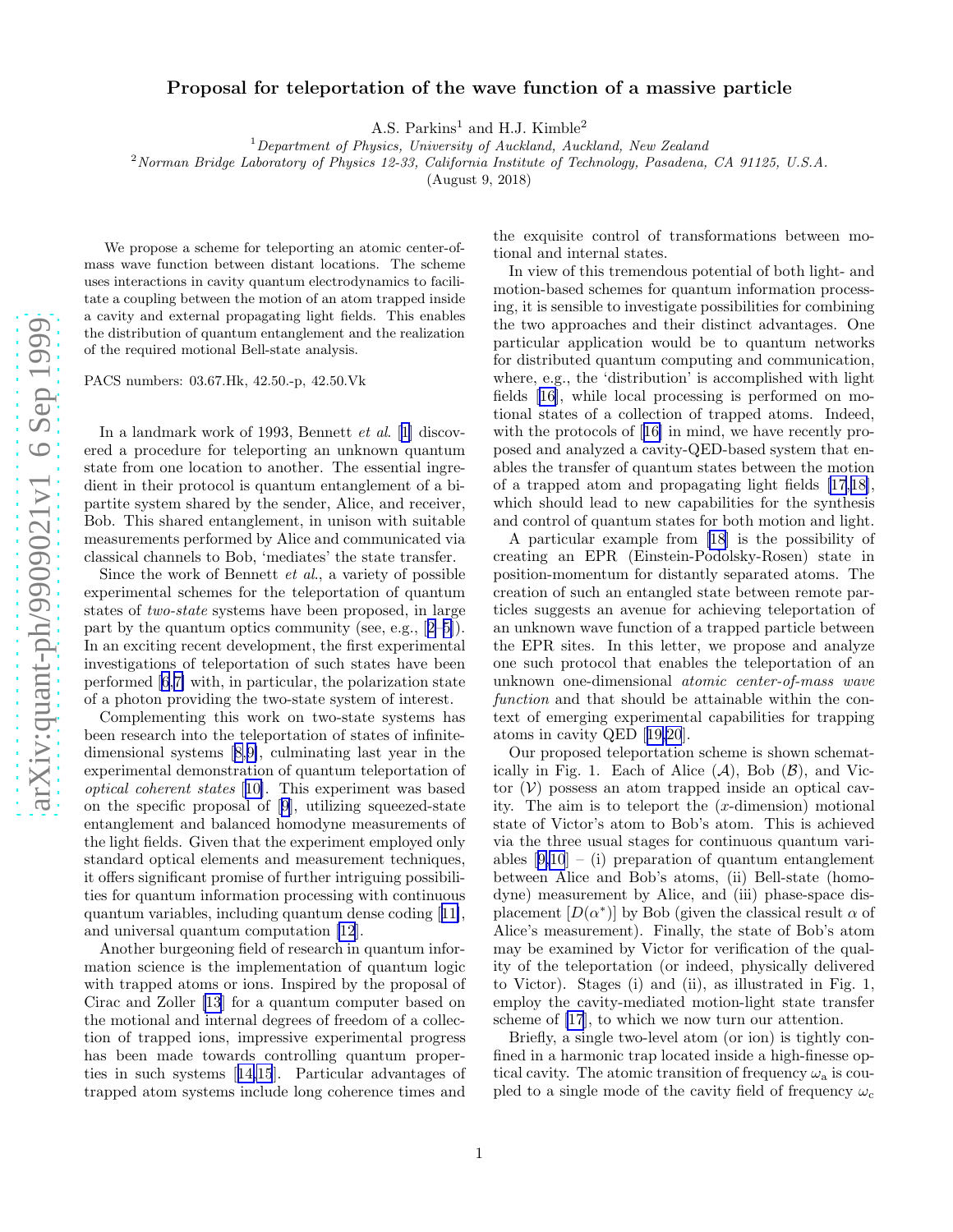and also to an external (classical) laser field of frequency  $\omega_{\text{L}}$  and strength  $\mathcal{E}_{\text{L}}$ . The physical setup and excitation scheme are depicted in Fig.  $2(a)$ . The cavity is aligned along the x-axis, while the field  $\mathcal{E}_L$  is incident from a direction in the y-z plane. Both the cavity field and  $\mathcal{E}_{L}$  are far from resonance with the atomic transition, but their difference frequency is chosen so that they drive Raman transitions between neighboring motional number states (i.e.,  $\omega_c - \omega_L = \nu_x$ , with  $\nu_x$  the x-axis trap frequency).

A number of assumptions are made in order to achieve the desired motion-light coupling: (i) Atomic spontaneous emission is neglected and the internal atomic dynamics adiabatically eliminated. (ii) The size of the harmonic trap, located at a *node* of the cavity field, is taken to be small compared to the optical wavelength (Lamb-Dicke regime), enabling the approximations  $sin(k\hat{x}) \simeq$  $\eta_x(\hat{b}_x + \hat{b}_x^{\dagger})$  and  $\mathcal{E}_L(\hat{y}, \hat{z}, t) \simeq \mathcal{E}_L(t) e^{-i\phi_L}$ , where  $\eta_x (\ll 1)$ is the Lamb-Dicke parameter and  $\hat{x} = (\hbar/2m\nu_x)^{1/2}(\hat{b}_x +$  $\hat{b}_x^{\dagger}$ ). (iii) The trap frequency  $\nu_x$  and cavity field decay rate  $\kappa$  are assumed to satisfy  $\nu_x \gg \kappa \gg |(g_0 \eta_x / \Delta) \mathcal{E}_L(t)|$ , where  $g_0$  is the single-photon atom-cavity mode coupling strength, and  $\Delta = \omega_a - \omega_L$ . The first inequality allows a rotating-wave approximation to be made with respect to the trap oscillation frequency, while the second inequality enables an adiabatic elimination of the cavity field mode.

Under these conditions, the motional mode dynamics in the  $x$  direction is well described by the simple quantum Langevin equation[[17\]](#page-2-0)

$$
\dot{\tilde{b}}_x \simeq -\Gamma(t)\tilde{b}_x + \sqrt{2\Gamma(t)} \tilde{a}_{\rm in}(t) , \qquad (1)
$$

where  $\tilde{b}_x = e^{i\nu_x t} \hat{b}_x$  and  $\Gamma(t) = [g_0 \eta_x | \mathcal{E}_L(t)| / \Delta]^2 / \kappa$ . The operator  $\tilde{a}_{in}(t)$  obeys the commutation relation  $[\tilde{a}_{\text{in}}(t), \tilde{a}_{\text{in}}^{\dagger}(t')] = \delta(t-t')$  and describes the quantum noise input to the cavity field (in a frame rotating at the cavity frequency). From the linear nature of (1), it follows that the statistics of a (continuous) light field incident upon the cavity can be 'written onto' the state of the atomic motion. This also means that entanglement between separate light fields can be transferred to entanglement between separate motional states, as we discuss below. From a consideration of the input-output theory of optical cavities[[21\]](#page-3-0), it also follows that measurements on the cavity output field amount to measurements on the motion of the atom. In particular, one can show that

$$
\tilde{a}_{\text{out}}(t) \simeq -\tilde{a}_{\text{in}}(t) + \sqrt{2\Gamma(t)}\,\tilde{b}_x(t) \,. \tag{2}
$$

So, for a vacuum input field, homodyne measurements on the cavity output field realize position or momentum measurements (or some mixture, depending on the local oscillator phase) on the trapped atom. This enables the necessary Bell-state analysis to be performed.

To begin the teleportation procedure, Victor's atom is prepared in a particular motional state  $|\phi\rangle_{v_x}$  in the x dimension (e.g., by the techniques of  $[15]$ ). With the motion-light coupling switched off in Victor's cavity (i.e.,

 $\mathcal{E}_{LV} = 0$ , this state is assumed to remain unchanged until required by Alice for the Bell-state analysis.

Next, a position-momentum EPR state of Alice and Bob's atoms is prepared by using the motion-light coupling described in (1), with input light fields from a nondegenerate optical parametric amplifier (NOPA). This preparation, described in detail in[[18\]](#page-3-0), is depicted in Fig. 2(b). The two quantum-correlated output light fields from a NOPA (operating below threshold) are separated and made to impinge on Alice and Bob's cavities, respectively. Assuming  $\Gamma_A = \Gamma_B = \Gamma$ , after a time  $t \gg \Gamma^{-1}$ , the following pure entangled motional state is prepared,

$$
|\psi\rangle_{AB} = S_{AB}(r)|0\rangle_{Ax}|0\rangle_{Bx}
$$
  
=  $[\cosh(r)]^{-1} \sum_{m=0}^{\infty} [-\tanh(r)]^{m} |m\rangle_{Ax}|m\rangle_{Bx}, (3)$ 

where  $|m\rangle_{A,\mathcal{B}x}$  are Fock states of the motional modes and  $S_{AB}(r) = \exp[r(\tilde{b}_{Ax}\tilde{b}_{Bx} - \tilde{b}_{Ax}\tilde{b}_{Bx}^{\dagger})],$  with r the 'entanglement' parameter. Once this state has been prepared, the atom-cavity couplings are turned off  $(\Gamma_{\mathcal{A}}, \Gamma_{\mathcal{B}} \to 0)$ , as is the NOPA pump field. Again, we assume that the entangled state (3) remains unchanged until the next step in the procedure.

At this stage in the protocol, the total system state is

$$
|\Psi_{\rm I}\rangle = |\phi\rangle_{\mathcal{V}x} |\psi\rangle_{\mathcal{AB}}.
$$
 (4)

The Bell-state analysis performed by Alice is depicted in Fig. 3. At a predetermined time, Victor switches on his atom-cavity coupling  $\Gamma_{\mathcal{V}}$  via  $\mathcal{E}_{\mathcal{L}}(\mathcal{V})$ , thus converting the state  $|\phi\rangle_{v_x}$  to that of a freely propagating field delivered to input beam-splitter BS of Alice's sending station. With due accounting for propagation delay, Alice has likewise switched on the coupling  $\Gamma_A$  from her cavity, where, for simplicity,  $\Gamma_{\mathcal{V}} = \Gamma_{\mathcal{A}} = \Gamma$ . Note that Victor and Alice's cavities both have vacuum inputs at this stage. The two cavity output fields are combined by Alice at the 50/50 beamsplitter BS, the two outputs of which are incident on homodyne detectors  $D_{\pm}$ . Through the input-output relation (2), and through the mixing of the cavity output fields at the beamsplitter, these detectors effect homodyne measurements on the modes  $\tilde{c}_{\pm} = 2^{-1/2} \left( \tilde{b}_{Vx} \pm \tilde{b}_{Ax} \right)$ . The effect of these measurements is to project the system state onto quadrature eigenstates of the modes  $\tilde{c}_{\pm}$ , given by  $|\chi_{\pm}\rangle_{\pm} = Q_{\pm}^{\dagger}(\chi_{\pm})|0\rangle_{\pm}$ , where  $Q_{\pm}^{\dagger}(\chi_{\pm}) = (2\pi)^{-1/4} \exp[-(1/2)(\tilde{c}_{\pm}^{\dagger}e^{i\theta_{\pm}} - \chi_{\pm})^2 + \chi_{\pm}^2/4],$ with $\theta_{\pm}$  the local oscillator (LO) phases [[22–24\]](#page-3-0). In [[23,24\]](#page-3-0), this projection is proved with the assumption that the local oscillator photon flux matches the temporal shape of the signal flux [which in our case is set by  $\Gamma(t)$ , while the variable  $\chi$  is shown to be equivalent to the integrated homodyne photocurrent.

For the two homodyne measurements we choose LO phases  $\theta_+ = 0$  and  $\theta_- = \pi/2$ . With these choices one can show that, in terms of the original mode operators,

$$
Q_{+}(\chi_{+})Q_{-}(\chi_{-}) = (2\pi)^{-1/2} \exp(-|\alpha|^{2}/2)
$$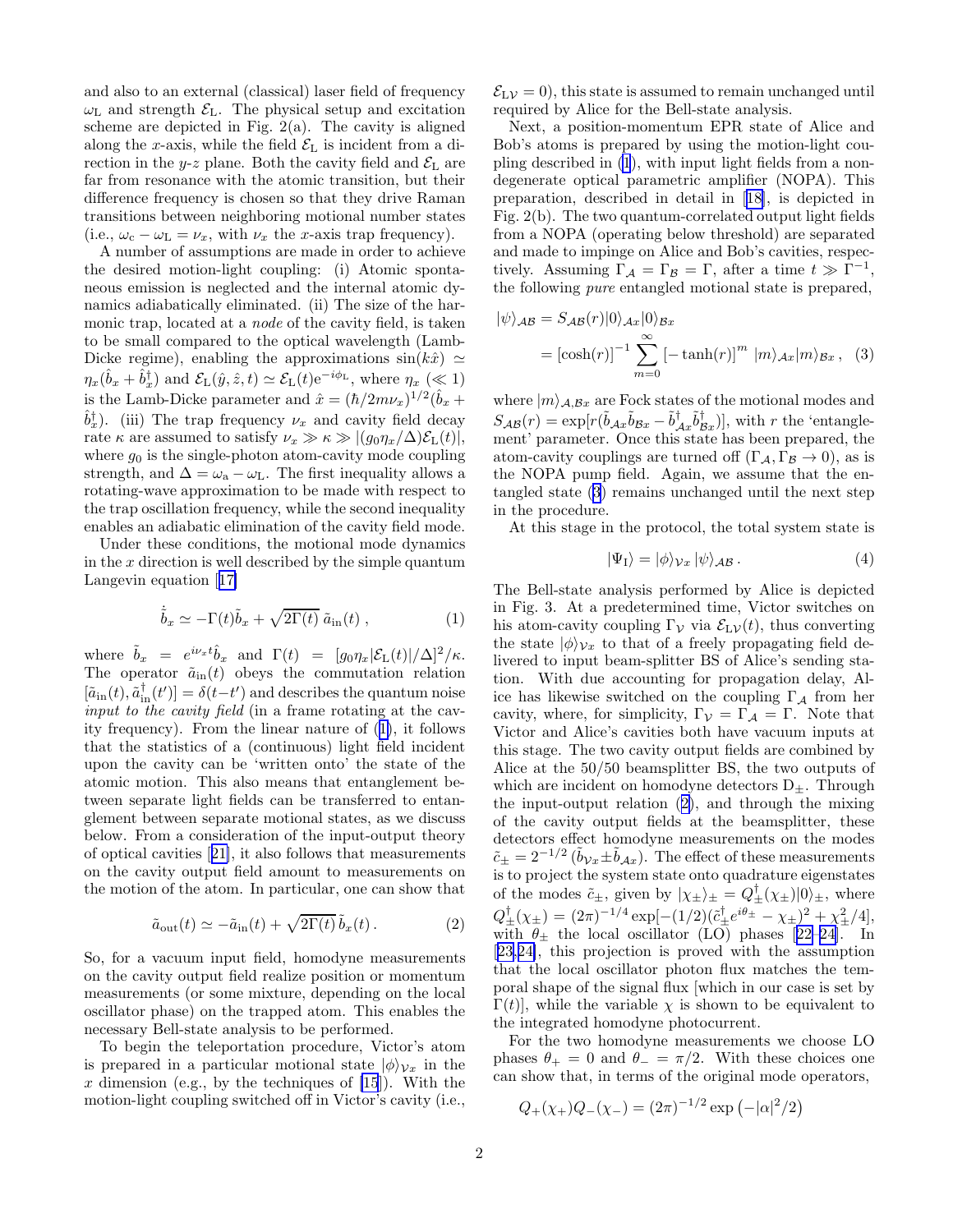$$
\cdot \exp\left(-\tilde{b}_{\mathcal{V}x}\tilde{b}_{\mathcal{A}x} + \alpha \tilde{b}_{\mathcal{V}x} + \alpha^* \tilde{b}_{\mathcal{A}x}\right),\tag{5}
$$

<span id="page-2-0"></span>where  $\alpha = (\chi_+ + i\chi_-)/\sqrt{2}$ . The motional state of Bob's atom following the homodyne measurements, with results  $\chi_{+}$ , can thus be written

$$
|\varphi\rangle_{\mathcal{B}x} \propto \nu_x \langle 0|_{\mathcal{A}x} \langle 0|Q_+(\chi_+)Q_-(\chi_-)|\Psi_{\rm I}\rangle
$$
  
 
$$
\propto \nu_x \langle \alpha^*|_{\mathcal{A}x} \langle \alpha| \exp\left(-\tilde{b}\nu_x \tilde{b}_{\mathcal{A}x}\right)|\Psi_{\rm I}\rangle. \tag{6}
$$

Usingproperties of the squeezing operator  $S_{AB}(r)$  [[21\]](#page-3-0), one can further reduce this to

$$
|\varphi\rangle_{\mathcal{B}x} \propto \nu_x \langle \alpha^* | \exp\left[\Lambda \left(\tilde{b}_{\mathcal{V}x} - \alpha^* \right) \tilde{b}_{\mathcal{B}x}^\dagger \right] |\phi\rangle_{\mathcal{V}x}|0\rangle_{\mathcal{B}x}, \tag{7}
$$

where  $\Lambda = \tanh(r)$ . Expanding  $|\phi\rangle_{\mathcal{V}x}$  in terms of the coherent states, i.e.,  $|\phi\rangle_{\mathcal{V}x} = \pi^{-1} \int d^2\beta \ \nu_x \langle \beta | \phi \rangle_{\mathcal{V}x} | \beta \rangle_{\mathcal{V}x}$ , the right-hand-side of (7) becomes

$$
\frac{1}{\pi} \int d^2 \beta \, \nu_x \langle \beta | \phi \rangle_{v_x} \frac{\nu_x \langle \alpha^* | \beta \rangle_{v_x}}{\nu_x \langle \Lambda \alpha^* | \Lambda \beta \rangle_{v_x}} \cdot D_{\mathcal{B}}(-\Lambda \alpha^*) D_{\mathcal{B}}(\Lambda \beta) |0\rangle_{\mathcal{B}x},
$$
\n(8)

where  $D_{\mathcal{B}}(\beta) = \exp(\beta \tilde{b}_{Bx}^{\dagger} - \beta^* \tilde{b}_{Bx})$  is the coherent displacement operator for Bob's atom. In the limit of strong squeezing and entanglement  $(\Lambda \rightarrow 1)$ , (8) approaches

$$
D_{\mathcal{B}}(-\alpha^*) \frac{1}{\pi} \int d^2 \beta \ \nu_x \langle \beta | \phi \rangle_{v_x} | \beta \rangle_{\mathcal{B}x} . \tag{9}
$$

That is,  $|\varphi\rangle_{B_x}$  approaches a state which, apart from a coherent displacement by  $-\alpha^*$ , is identical to the initial motional state (in the  $x$  dimension) of Victor's atom.

Given the measurement results  $\chi_{\pm}$ , transmitted to Bob via a classical channel, the final step in the teleportation procedure is for Bob to apply a coherent displacement  $\alpha^*$  (assuming  $\Lambda \simeq 1$ ) to the motional state of his atom, i.e.,  $D_{\mathcal{B}}(\alpha^*)|\varphi\rangle_{\mathcal{B}x} \rightarrow |\phi\rangle_{\mathcal{B}x}$ . In practice, this might be achieved by applying an electric field (in the case of a trapped ion) along the  $x$ -axis which oscillates at the trap frequency  $\nu_x$ , or, alternatively, by applying off-resonant laser fields which drive stimulated Raman transitions between neighboring trap levels [15]. After this, control of Bob's atom can be passed to Victor, who is free to confirm the overall quality of the teleportation protocol, e.g., along the lines analyzed in [\[25](#page-3-0)].

Issues of practicality associated with the motion-light state transfer procedure central to our teleportation scheme have been discussed elsewhere [17[,18\]](#page-3-0). In brief, desired conditions are of (i) strong coupling optical cavity QED, such that  $g_0^2/(\kappa \gamma) \gg 1$ , where  $\gamma$  is the atomic spontaneous decay rate, and (ii) strong confinement of the atoms with minimal motional-state decoherence. Both of these conditions have been achieved separately [14,15,[19,20\]](#page-3-0), and we expect that future experiments trapping single atoms inside optical cavities will be able to meet these criteria simultaneously. Note that timescales for motional-state decoherence of trapped ions can be of the order of milliseconds [15]; the typical timescale involved in our teleportation scheme,  $\Gamma^{-1}$ , would likely be of the order of microseconds [17[,18](#page-3-0)]. Finally, calculations in [9] suggest reasonable (nonclassical) teleportation fidelities to be possible with values of the squeezing parameter  $r > 1$ .

To conclude, we note that the scheme given here is just one of a number of possibilities that we have analyzed. One could, e.g., eliminate Victor's atom and cavity and, as the state to be teleported, choose the motional state of Alice's atom along an axis orthogonal to the x-axis. After preparing the entangled  $(x$ -dimension) motional state  $|\psi\rangle_{AB}$  of Alice and Bob's atoms, the orthogonal motional modes of Alice's atom could be linearly mixed within the trap itself, in the fashion of a beamsplitter, using suitable interactions with auxiliary laser fields [\[26](#page-3-0),[27](#page-3-0)], after which coupling to the cavity field and homodyne measurement of the output light field would again provide the Bellstate analysis. In addition, as we will discuss elsewhere [[27\]](#page-3-0), it is possible to eliminate the NOPA from the scheme and use only trapped atoms interacting with cavity and laser fields both to produce and distribute the quantum entanglement required for the teleportation protocol.

ASP gratefully acknowledges support from the Marsden Fund of the Royal Society of New Zealand. HJK is supported by the National Science Foundation, by DARPA via the QUIC Institute which is administered by ARO, and by the Office of Naval Research.

- [1] C. H. Bennett et al., Phys. Rev. Lett. **70**, 1895 (1993).
- [2] L. Davidovich et al., Phys. Rev. A 50, R895 (1994).
- [3] J. I. Cirac and A. S. Parkins, Phys. Rev. A 50, R4441 (1994).
- [4] T. Sleator and H. Weinfurter, Ann. N.Y. Acad. Sci. 755, 715 (1995).
- [5] S. L. Braunstein and A. Mann, Phys. Rev. A 51, R1727 (1995); Phys. Rev. A 53, 630 (1996).
- [6] D. Boschi et al., Phys. Rev. Lett. **80**, 1121 (1998).
- [7] D. Bouwmeester et al., Nature 390, 575 (1997).
- [8] L. Vaidman, Phys. Rev. A 49, 1473 (1994). See also L. Vaidman and N. Yoran, Phys. Rev. A 59, 116 (1999).
- [9] S. L. Braunstein and H. J. Kimble, Phys. Rev. Lett. 80, 869 (1998).
- [10] A. Furusawa et al.., Science 282, 706 (1998).
- [11] S.L. Braunstein and H.J. Kimble, in preparation.
- [12] S. Lloyd and S.L. Braunstein, Phys. Rev. Lett. **82**, 1784 (1999).
- [13] J. I. Cirac and P. Zoller, Phys. Rev. Lett. **74**, 4091 (1995).
- [14] C. Monroe *et al.*, Phys. Rev. Lett. **75**, 4714 (1995); B. E. King et al., ibid. 81, 1525 (1998); Q. A. Turchette et al., ibid. 81, 3631 (1998).
- [15] D. J. Wineland et al., Jou. Res. Nat. Inst. Stand. Tech. 103, 259 (1998).
- [16] J. I. Cirac *et al.*, Physica Scripta **T76**, 223 (1998).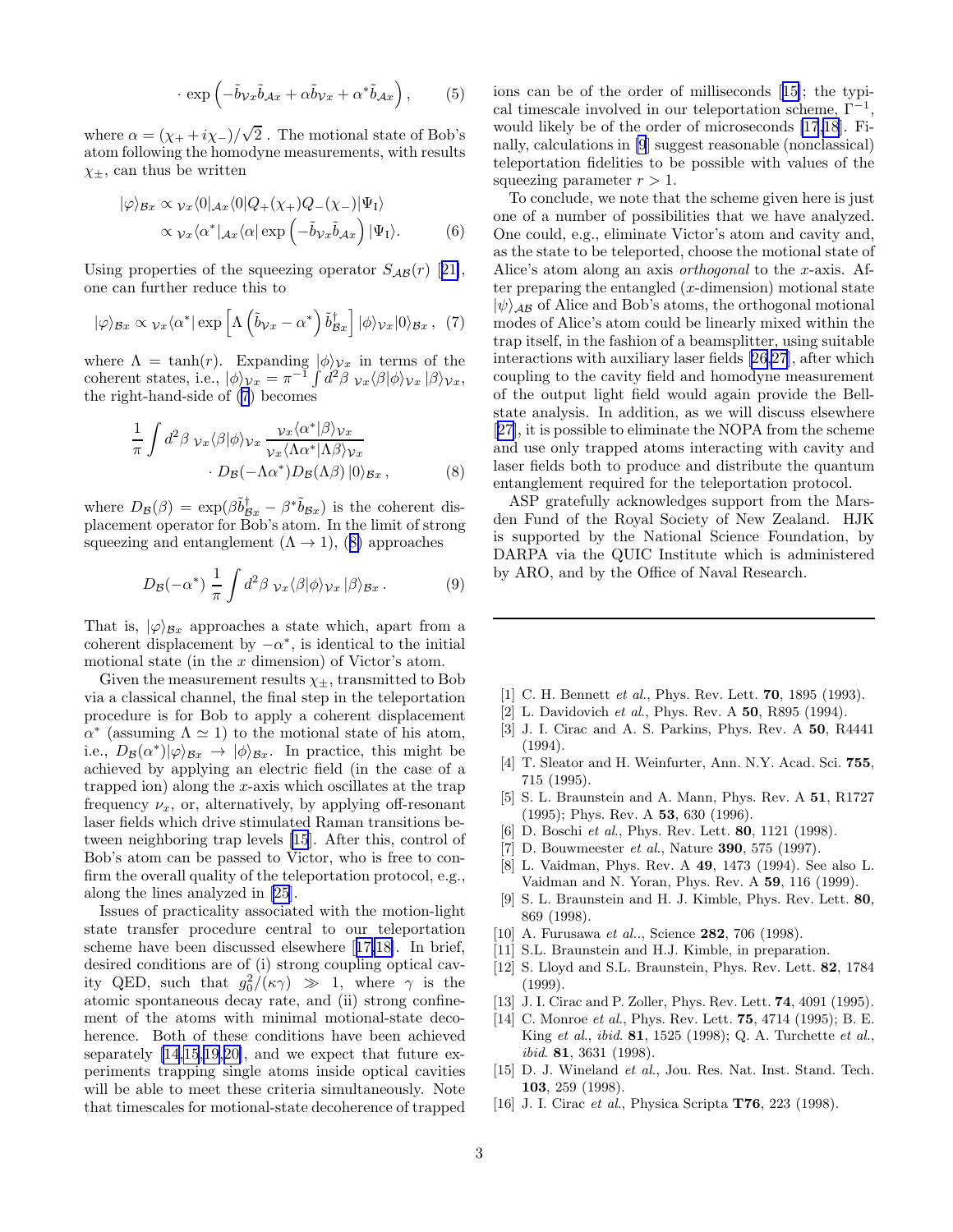- <span id="page-3-0"></span>[17] A.S. Parkins and H.J. Kimble, J. Opt. B: Quantum Semiclass. Opt., in press [\(quant-ph/9904062](http://arxiv.org/abs/quant-ph/9904062)).
- [18] A.S. Parkins and H.J. Kimble, [quant-ph/9907049](http://arxiv.org/abs/quant-ph/9907049).
- [19] C.J. Hood *et al.*, Phys. Rev. Lett. **80**, 4157 (1998); H. Mabuchi, J. Ye, and H.J. Kimble, Appl. Phys. B 68, 1095 (1999); J. Ye et al., IEEE Trans. Instrum. Meas. 48(2), 608 (1999).
- [20] P. Münstermann et al., Phys. Rev. Lett. **82**, 3791 (1999).
- [21] See, e.g., D. F. Walls and G. J. Milburn, Quantum Optics (Springer-Verlag, Berlin, 1994).
- [22] P. Storey, M. J. Collett, and D. F. Walls, Phys. Rev. A 47, 405 (1993).
- [23] A. M. Herkommer, H. J. Carmichael, and W. P. Schleich, Quantum Semiclass. Opt. 8, 189 (1996).
- [24] H. M. Wiseman, Quantum Semiclass. Opt. 8, 205 (1996).
- [25] S.L. Braunstein, C.A. Fuchs, and H.J. Kimble, J. Opt. B: Quantum Semiclass. Opt., in press.
- [26] See, e.g., J. Steinbach, J. Twamley, and P. L. Knight, Phys. Rev. A 56, 4815 (1997).
- [27] A.S. Parkins, E. Larsabal, and H.J. Kimble, in preparation.

FIG. 1. Schematic of proposed teleportation scheme for atomic wavepackets. Preparation of motional-state entanglement between Alice and Bob and Bell-state analysis by Alice are facilitated by cavity-mediated motion-light couplings.

FIG. 2. (a) Proposed setup and excitation scheme for coupling between the motion of a trapped atom and a quantized optical cavity mode, and thence to a freely propagating external field. The cavity is assumed to be one-sided, i.e., one mirror is taken to be perfectly reflecting. (b) Preparation of a position-momentum EPR state of Alice and Bob's atoms. The two output fields from a nondegenerate parametric amplifier (NOPA) impinge on Alice and Bob's cavities, respectively. Faraday isolators (F) facilitate a unidirectional coupling between the entangled light source and the atom-cavity systems.

FIG. 3. Schematic of Alice's Bell-state analysis. The output field representing Victor's unknown state is combined by Alice at a 50/50 beamsplitter (BS) with the output field from her cavity. The resulting output fields from the BS are incident on homodyne detectors  $D_{\pm}$ . The cavity output fields follow the motional modes, which decay on a timescale  $\Gamma^{-1}$ . The local oscillator fields  $(LO<sub>±</sub>)$  are pulsed, with temporal profiles chosen to match that of the cavity output fields.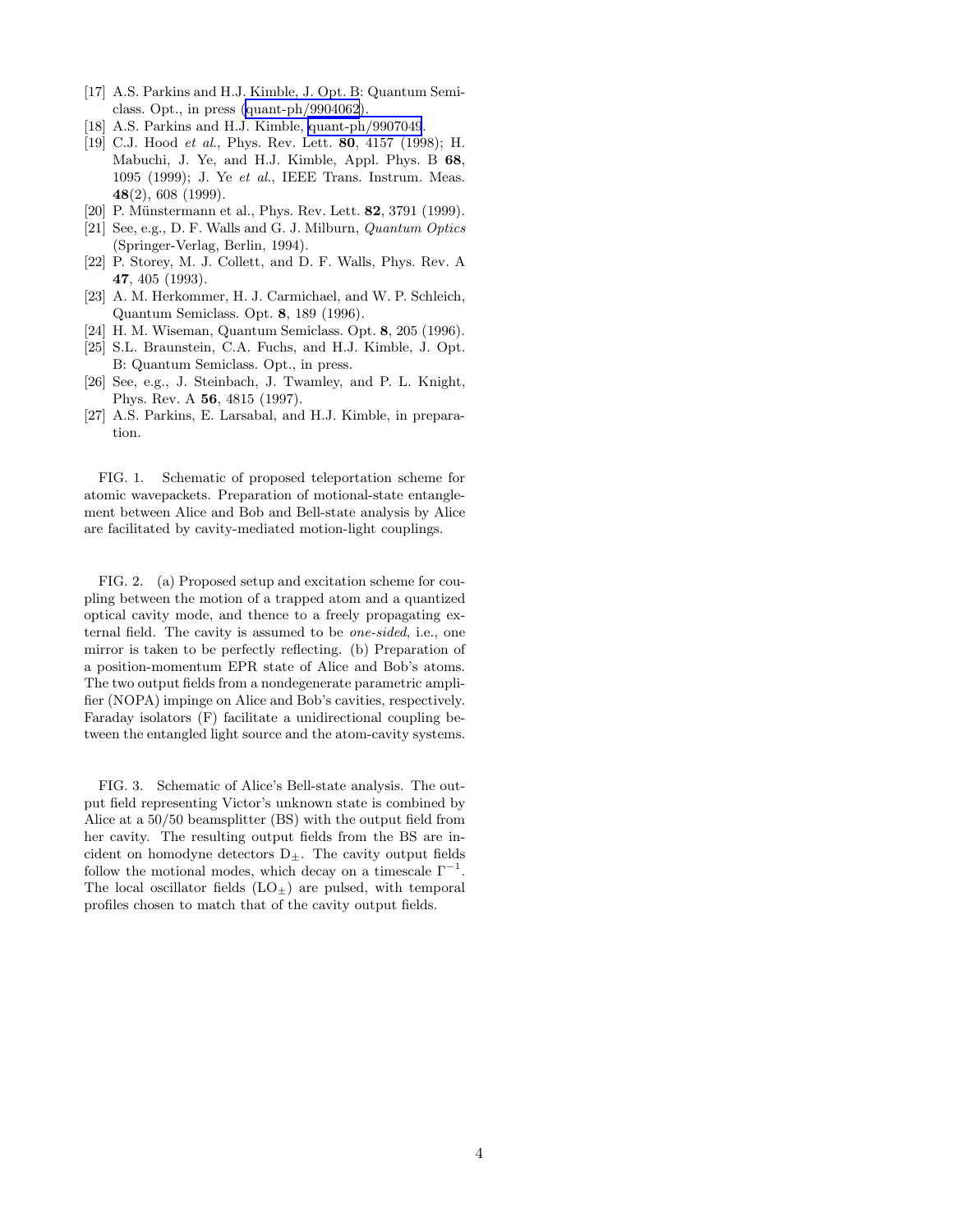

Figure 1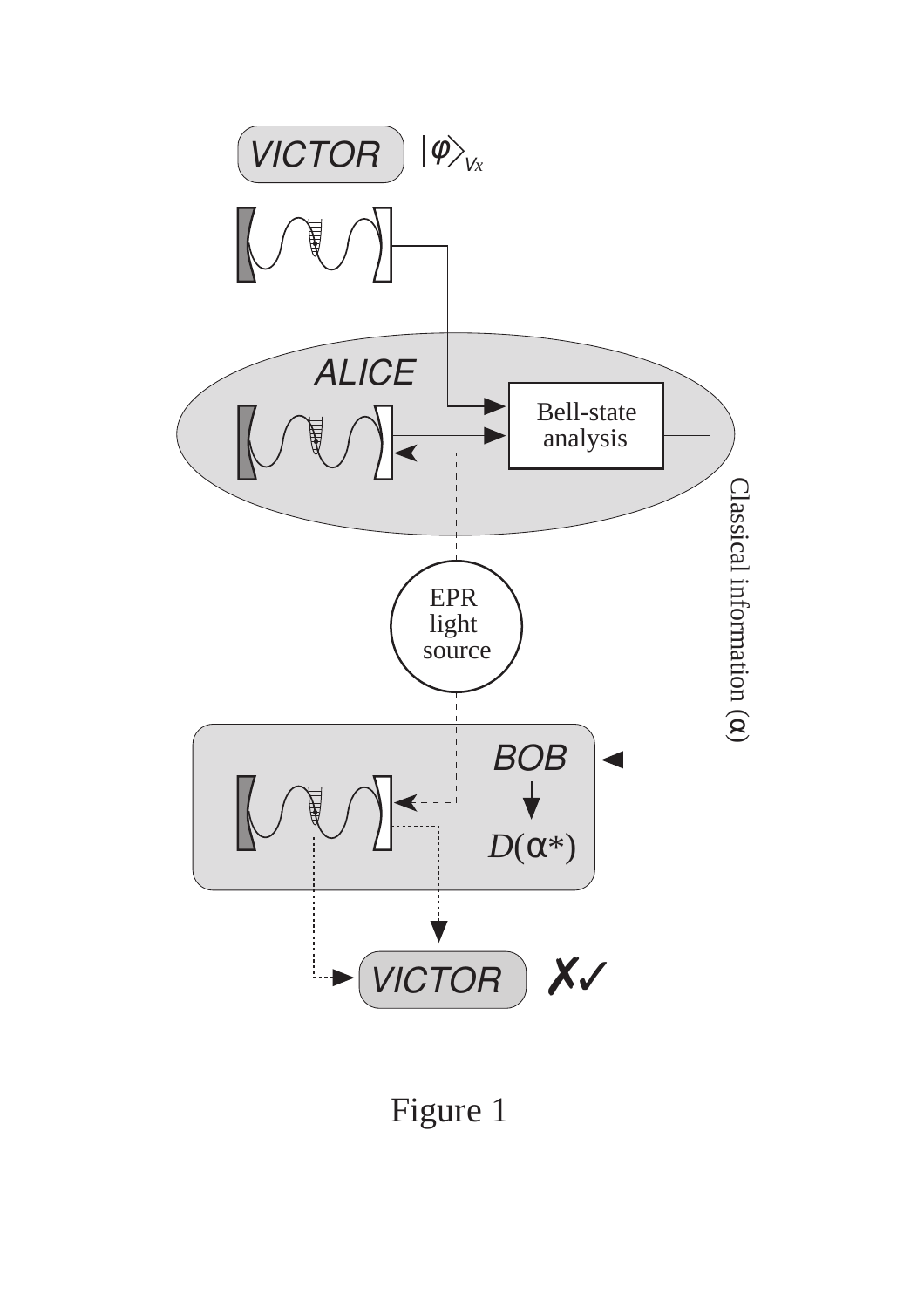

Figure 2